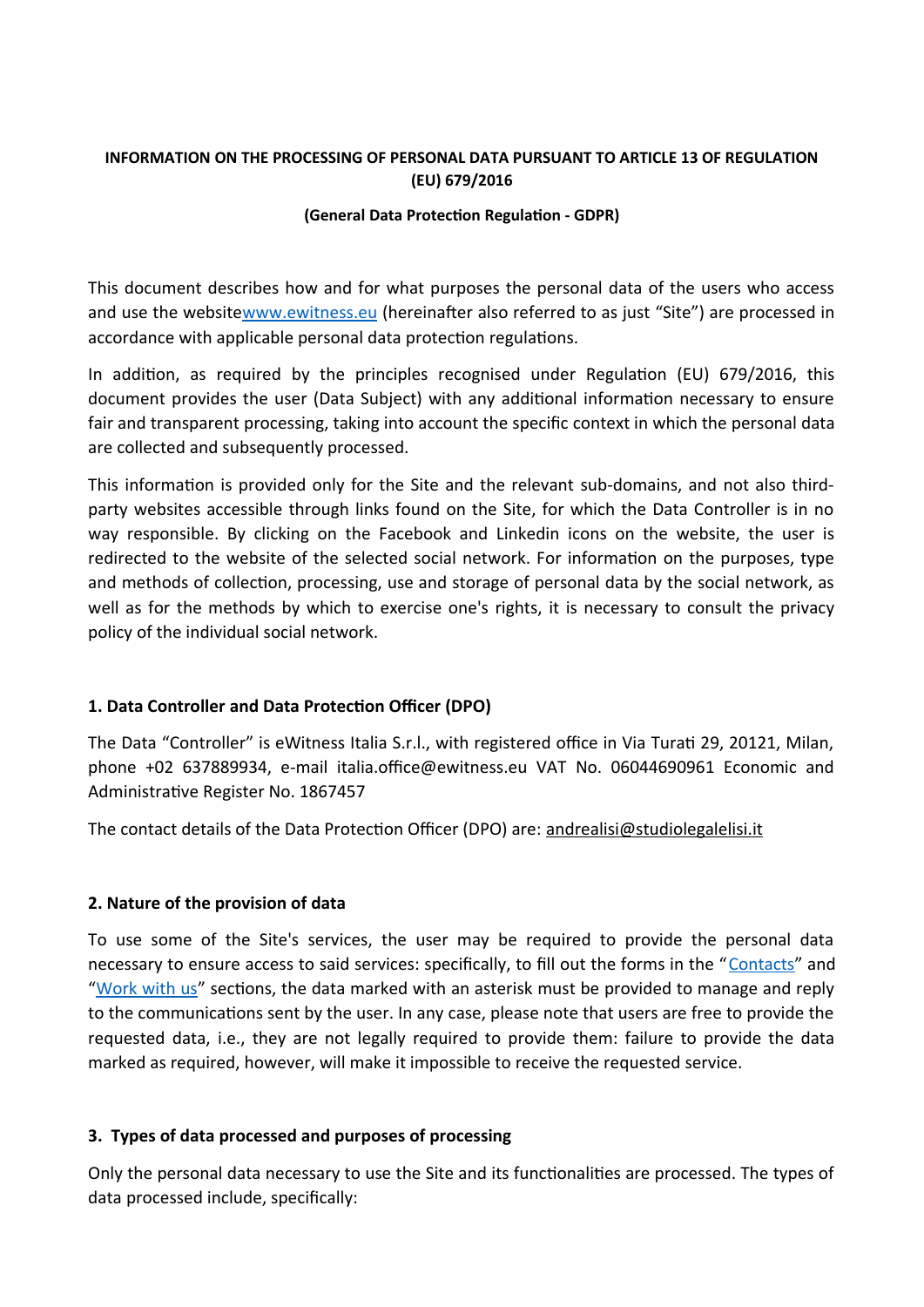- i. browsing data, collected automatically, exclusively to obtain aggregated and anonymised statistical information about the use of the Site (including, but not limited to, IP addresses, browsing times, geographical data, and other parameters relating to the user's operating system and IT environment); however, such information could allow determining the identity of the user, including through processing and/or crossreferencing with other data, stored by the provider or third parties; browsing data may be cross-referenced, with the user's consent, with the personal data provided by filling out the contact forms on the Site to allow for informational and promotional phone calls and e-mails concerning eWitness's products, services, and initiatives as well as to guide marketing strategies, based on the user's browsing profile. For more information, see our cookie policy;
- i. data provided voluntarily by the user, in any format (textual, graphical, audiovisual, multimedia, etc.) including data entered by filling out the forms in some sections of the Site (including, specifically, the forms in the "[Contacts](https://www.ewitness.eu/en/contatti/)" and "[Work with us"](https://www.ewitness.eu/en/lavora-con-noi/) and "subscribe to our newsletter" sections) and by sending e-mails to the addresses listed on the Site. The Controller may acquire and store the data provided by the user in electronic form for purposes associated with their collection through the Site, and such data shall never be used for profiling or direct marketing purposes. Specifically, the optional and voluntary submission of e-mails to the addresses listed on the Site results in the acquisition and, therefore, processing of the sender's address and any other personal data included in the message, to the extent necessary to respond to the Data Subject's requests.

The personal data of the user (Data Subject) are collected and processed for purposes associated with the rendering of the services offered through the Site, including the performance of technical support and maintenance services and, more generally, operations instrumental to ensuring the Site works correctly. The Data Subject's personal data may be used also for other processing operations as long as these are compatible with such purposes.

Specifically, the user's personal data may be processed for the following additional purposes:

a) with respect to the data provided by filling out the form in the "Contacts Us" section (personal details, e-mail address, and any other personal data provided), to reply to the messages sent by the user.

b) with respect to the data provided by filling out the form in the "[Work with us](https://www.ewitness.eu/en/lavora-con-noi/)" section (personal details, e-mail address, curriculum vitae, and any other personal data provided), to recruit and potentially hire employees.

c) with respect to the data provided by filling out the registration form for the newsletter service (name, e-mail address and any other personal data provided), for the purpose of sending periodic informative communications and insights on new eWitness initiatives.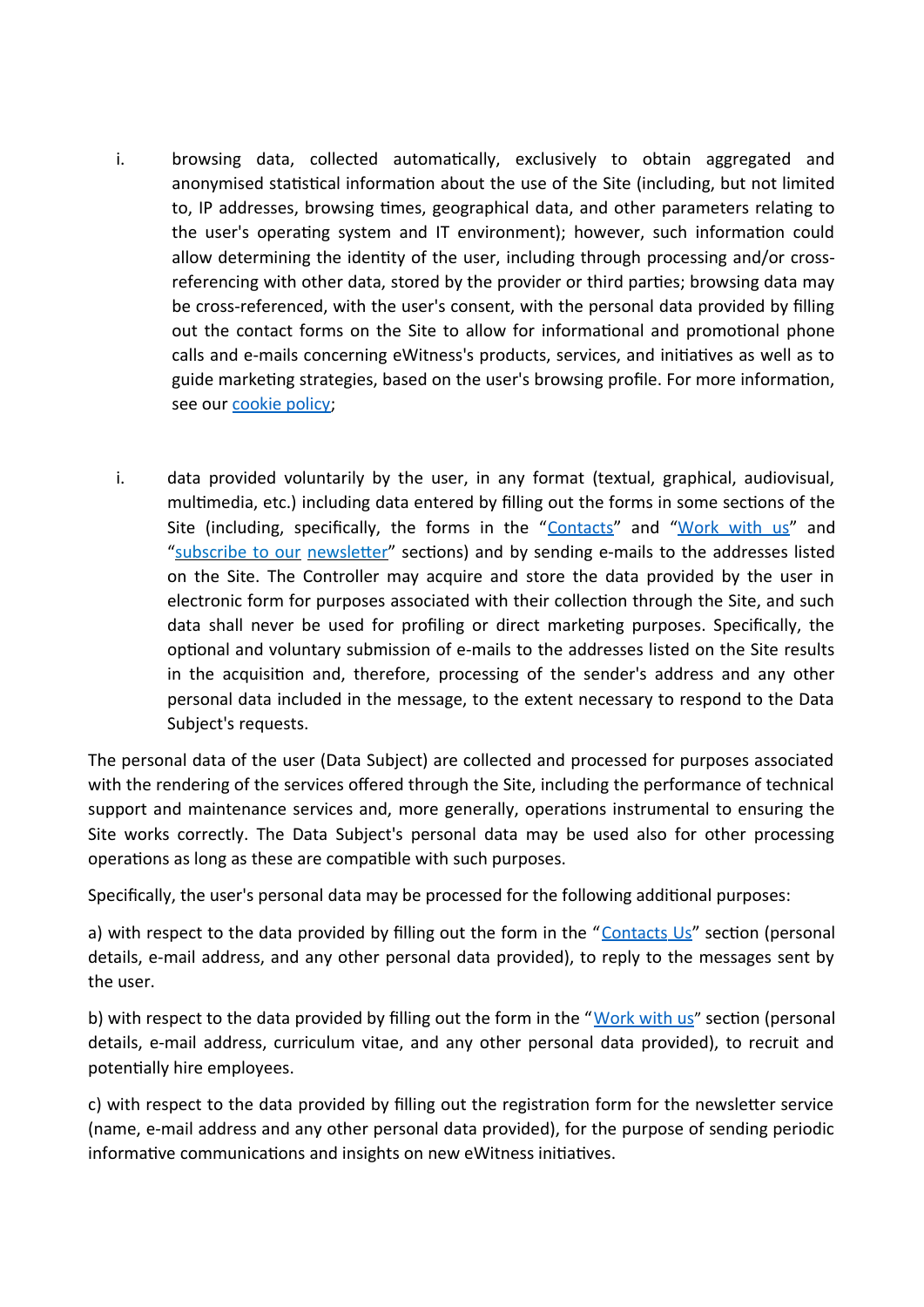### **4. Data processing methods and storage periods**

The data shall be processed using paper-based and/or computer tools, including through entities authorised to do so, operating under the direct authority and according to the Controller's instructions, based on reasons closely related to the stated purposes and, in any case, so as to guarantee the security and confidentiality of the data being processed.

Processing is performed in a way that ensures the security of data and systems. Specific security measures are in place to minimise the risks of deliberate or accidental destruction or loss of the data, unauthorised access, or processing not permitted or consistent with the purposes set out in this document. Specifically, the Site uses the HTTPS protocol to authenticate the server and encrypt the communication channel. The security measures adopted, however, do not entirely rule out the risks that the personal data transmitted with electronic tools could be intercepted or compromised. Therefore, we recommend ensuring that the user's device is equipped with appropriate software systems to protect the electronic transmission of both incoming and outgoing data (such as, for instance, updated antivirus systems, firewalls, and antispam filters).

The data which are subject to processing shall be stored for no longer than is necessary for the purposes for which they have been collected or subsequently processed. Specifically:

a) the data provided by filling out the form in the "Contact Us" section shall be stored for the time strictly necessary to communicate with, and reply to the requests submitted by, the user;

b) the data provided by filling out the form in the "[Work with us](https://www.ewitness.eu/en/lavora-con-noi/)" section shall be stored for the time necessary for recruitment and, in the event a candidate is hired, throughout the term of the employment relationship.

c) the data provided for the purpose of subscribing to the newsletter service will be processed until the interested party exercises the right to object pursuant to 21 of the GDPR.

### **5. Categories of recipients**

The data subject's personal data may be disclosed to:

- duly authorised contractors and employees of the Controller, within the scope of the relevant duties
- external providers, to perform processing related to the rendering of services to the user (including Digital360 S.p.A. for the analysis of the user's browsing data and profiling for commercial and marketing purposes). Personal data shall never be disclosed, disseminated, sold, or transferred to third parties for illicit purposes and, in any case, without duly informing the data subjects and acquiring their consent, where required by law. The above is without prejudice to the disclosure of data at the request of a court or tribunal or public security authorities, as and where required by law.

### **6. Transfer of data to third countries and/or international organisations**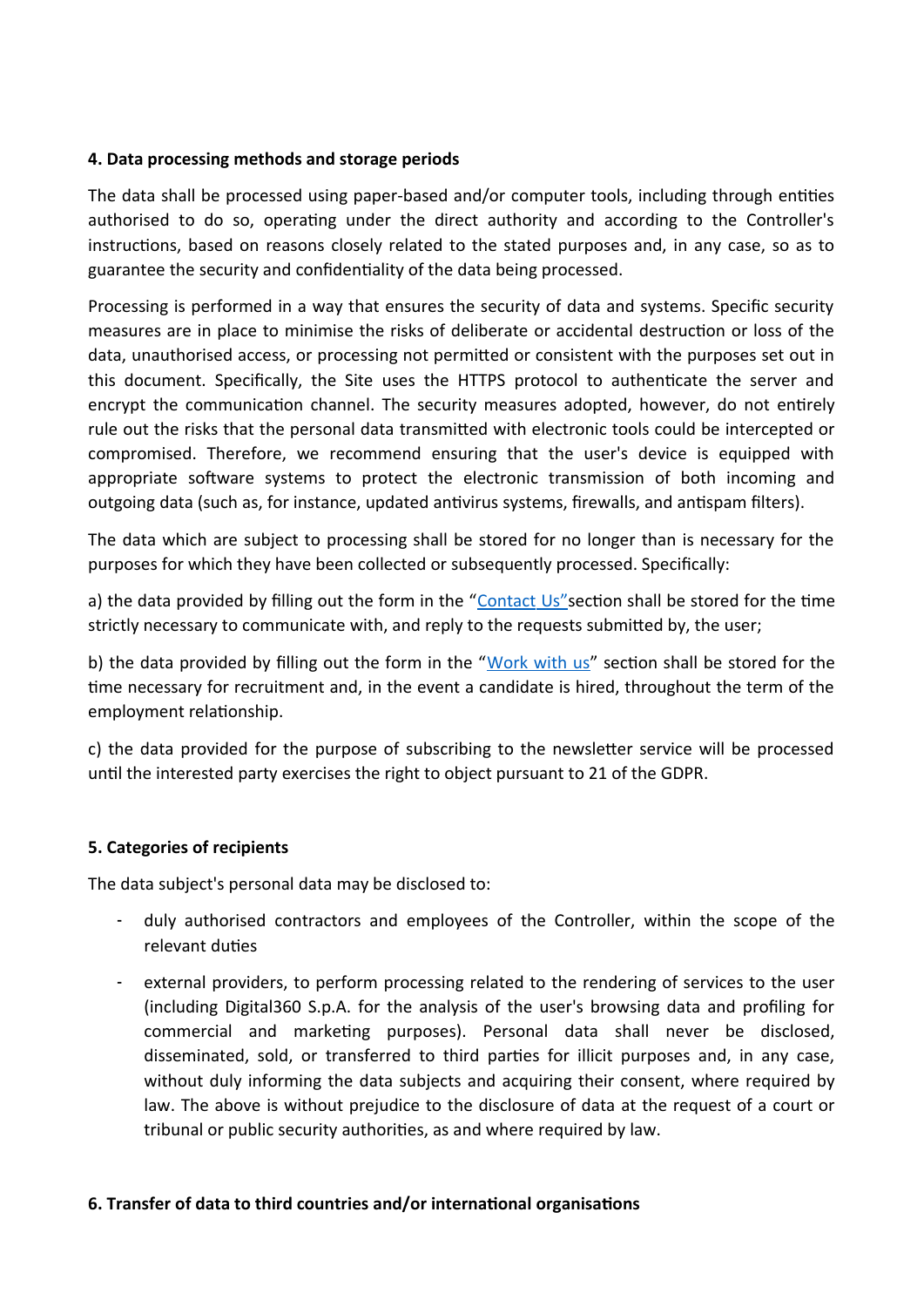Personal data shall not be transferred abroad, to countries or international Organisations outside the European Union that do not ensure an adequate level of protection, pursuant to Article 45 of the GDPR, based on an adequacy decision by the EU Commission. Where required to render the services of the Site, personal data shall be transferred to countries or international Organisations outside the EU for which the Commission has not adopted any adequacy decision pursuant to Article 45 of the GDPR only if the receiving country or Organisation have provided appropriate safeguards, pursuant to Article 46 of the GDPR and on condition that enforceable data subject rights and effective legal remedies for data subjects are available. In the absence of an adequacy decision by the Commission, pursuant to Article 45 of the GDPR, or of appropriate safeguards pursuant to Article 46 of the GDPR, including binding corporate rules, a cross-border transfer shall take place only on one of the conditions under Article 49 of the GDPR.

# **7. Rights of the data subject**

The Data Subject shall have the right to access their own personal data, to have these rectified, updated, and erased or restricted, if incomplete, wrong, or collected in violation of the law, as well as object to their processing on legitimate grounds or obtain the portability of such data.

Specifically, pursuant to Articles 15-22 of the Regulation (EU), the Data Subject shall have the right to obtain confirmation as to whether personal data concerning him or her, even if not yet registered, exist, and to receive them in intelligible form.

The Data Subject shall also have the right to access the following information:

a) the purposes and methods of processing;

b) the logic involved in the case of processing performed with electronic tools;

c) the details of the Controller, the Processor, and the entities or categories of entities to which personal data may be disclosed or that could become aware of them as authorised to process personal data.

The Data Subject shall have the right to:

a) have their data updated, rectified, or completed;

b) have the data processed in violation of the law, including those not required to be stored for the purposes of processing, deleted, anonymize, or blocked;

c) obtain restriction of processing, where one of the scenarios under Article 18 of the GDPR applies;

d) obtain the certification that the operations as per letters a), b), and c) have been brought to the attention of those to whom the data have been disclosed or disseminated, except where this proves to be impossible or would involve an effort manifestly disproportionate to the protected right;

e) receive the data concerning him or her, provided to the Controller and processed on the basis of the consent given by the Data Subject for one or more specific purposes, in a structured, commonly used, and machine-readable format. Pursuant to Article 20 of the GDPR, the Data